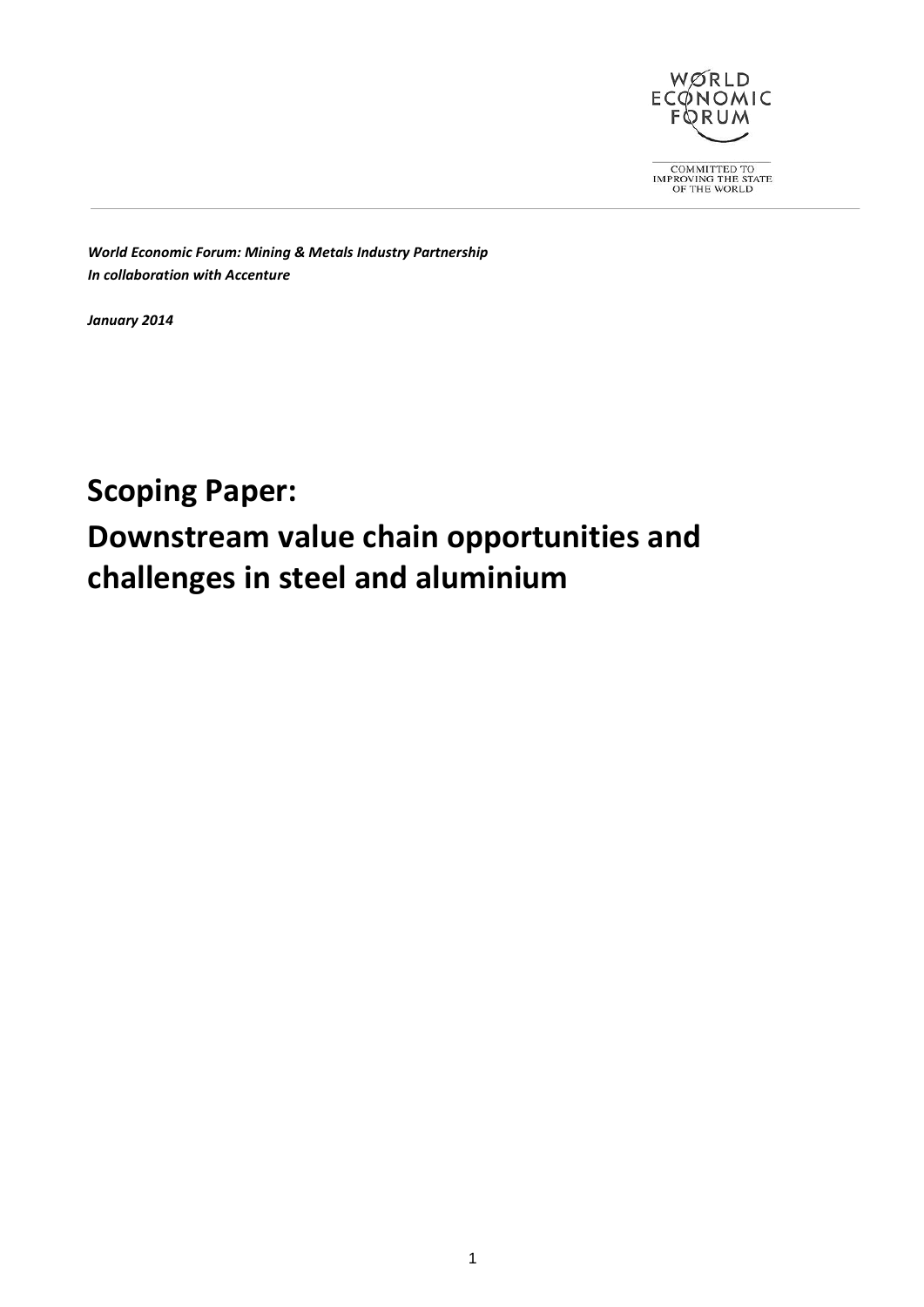

## **TABLE OF CONTENTS**

| 1. |  |
|----|--|
|    |  |
|    |  |
|    |  |
|    |  |
|    |  |
| 2. |  |
| 3. |  |
|    |  |
|    |  |
|    |  |
|    |  |
|    |  |
| 4. |  |
| 5. |  |
| 6. |  |
|    |  |
|    |  |
| 7. |  |
| 8. |  |
| 9. |  |
|    |  |
|    |  |
|    |  |
|    |  |
|    |  |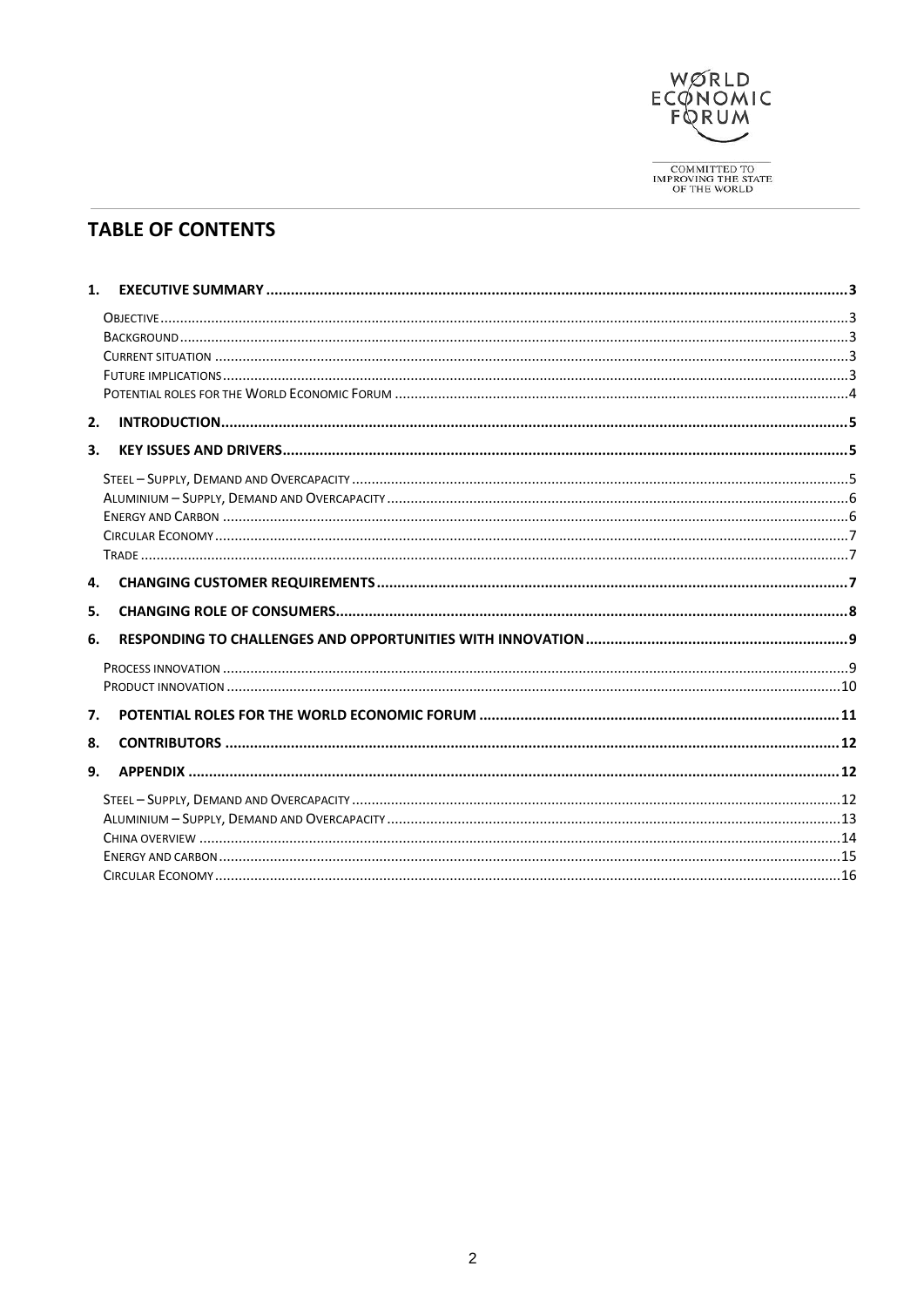

## <span id="page-2-0"></span>**1. Executive summary**

## <span id="page-2-1"></span>*Objective*

At the Annual Meeting 2013 in Davos, the Mining & Metals Governors asked the World Economic Forum to prepare a scoping paper looking at how **changing customer requirements are likely to affect the steel and aluminium sectors** to inform the Forum's future programme of work. This scoping paper is not intended to summarize a comprehensive research project; rather it highlights the key issues and trends on the topic to inform the Governors at the Annual Meeting 2014 so they can identify which work activities the Forum's Mining & Metals team should pursue in 2014 and beyond to best support the Industry Partners.

## <span id="page-2-2"></span>*Background*

The steel and aluminium sectors have grown in the last ten years despite the global financial crisis. However, both sectors have faced significant challenges in recent years in the form of persistent overcapacity, squeezed profit margins, and constantly evolving energy and carbon constraints. Broader trends such as sustainability and environmental factors are also emerging, with the transition to a circular economy creating both challenges and opportunities for the sectors. The steel and aluminium sectors are keen to understand how to address these trends and become a sustainable industry. Given the context this paper explores changing customer requirements across a five to ten year time horizon and outlines the areas where the Forum can complete future work to support the Industry Partners.

### <span id="page-2-3"></span>*Current situation*

Interviews with experts across the steel and aluminium sectors and key customer representatives suggest that in the short-term (i.e. five to ten years) changing customer requirements are not going to have a material impact on the industry. Some customers are beginning to change their requirements, for example high-end automotive companies are looking for lighter, stronger, and more flexible and durable materials but these trends are not consistent across all customer segments or regions. However, according to the latest UNGC CEO study consumer/customer demand is becoming increasingly important when taking action on sustainability issues, with 47 per cent of respondents identifying it as a key factor in 20[1](#page-2-5)3 compared with 39 per cent in 2010<sup>1</sup>. Our research suggests that both steel and aluminium companies will start to see a more significant shift in customer requirements as the circular economy is considered more in global markets, broader sustainability and environmental trends gain traction, and regulatory requirements related to these trends begin to take shape in the next 10-20 years. There is increasing interest in how companies and governments can utilize lifecycle approaches to ensure actions, policies, and budgets are focused on the areas of greatest environmental impact. However, application of lifecycle approaches can be challenging; in particular to ensure that consistent data is available and appropriately applied to draw the right conclusions on what action is needed where along the value chain.

## <span id="page-2-4"></span>*Future implications*

Steel and aluminium companies need to simultaneously navigate the current challenges of overcapacity and squeezed profit margins, and anticipate how customer requirements may change in the future given that any required modifications to product design or operational processes could take time to implement. This paper explores, at a highlevel, two potential avenues for doing so: process innovation and product innovation.

There has been significant progress in process innovation in the steel and aluminium sectors due to environmental and cost pressures driving efficiency. Further major gains are therefore unlikely in the main production process, especially for leaders in the market. In terms of product innovation, the transition to a circular economy could be an opportunity in sectors such as construction where there is scope for further collaboration and product development, and there is also an opportunity to extend existing product innovation concepts across developing regions especially.

<span id="page-2-5"></span> $1$  The UN Global Compact-Accenture CEO Study on Sustainability 2013: Architects of a Better World, September 2013 [http://www.unglobalcompact.org/docs/news\\_events/8.1/UNGC\\_Accenture\\_CEO\\_ S](http://www.unglobalcompact.org/docs/news_events/8.1/UNGC_Accenture_CEO_)tudy\_2013.pdf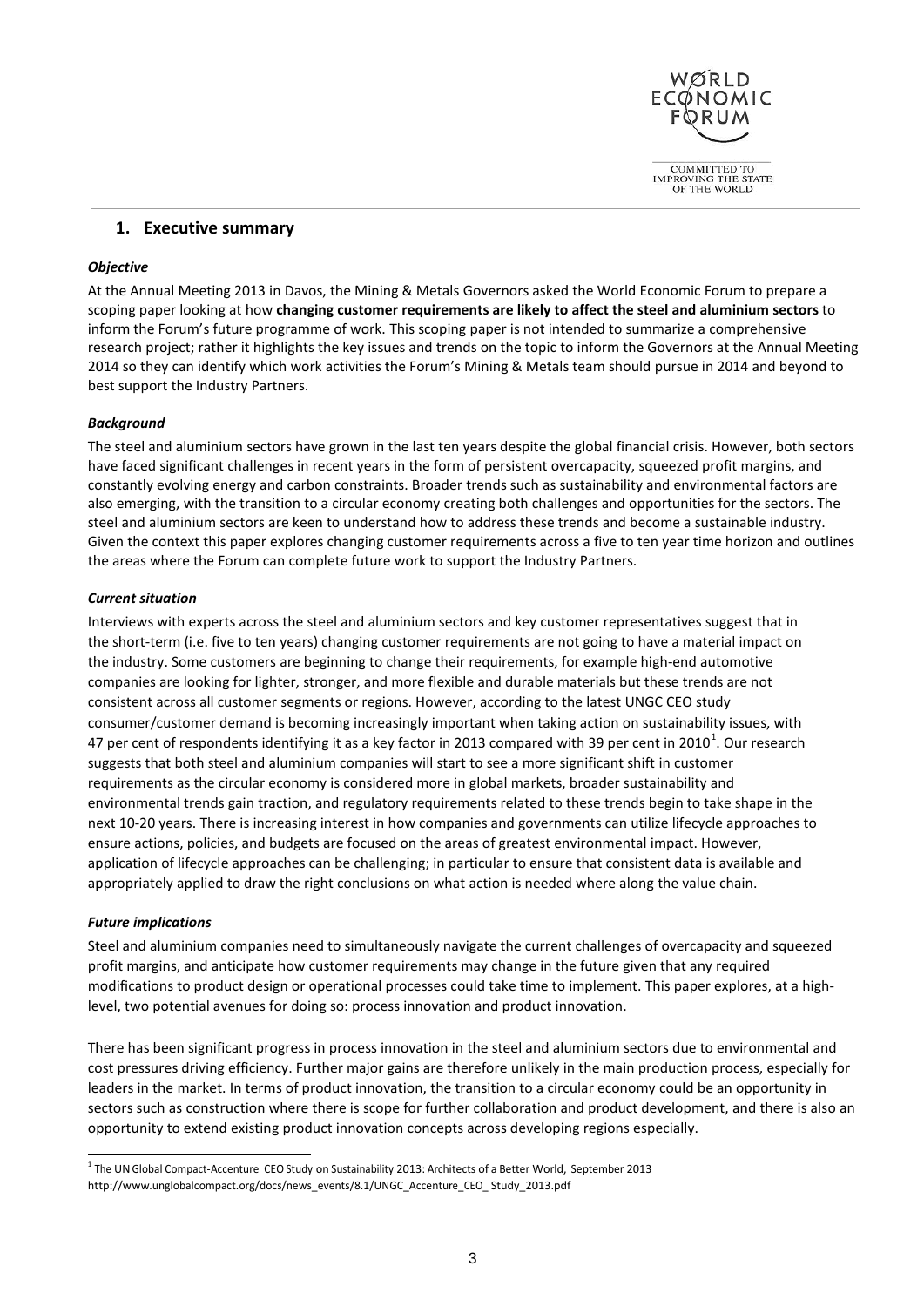

Interviewees also identified that management practices were being impeded by trade restrictions which influence global competitiveness and this was flagged as an area for further attention.

## <span id="page-3-0"></span>*Potential roles for the World Economic Forum*

There are three key roles which draw on the World Economic Forum's unique ability to create communities of shared interest that makes the Forum well placed to help the steel and aluminium sectors respond to downstream opportunities and challenges:

- **1) Accelerate product innovation:** Convene different industrial customer segments for a dialogue with the steel and aluminium sectors to explore how to catalyse product innovation through active participation in the Forum's Circular Economy project, to launch at the Annual Meeting 2014
- **2) Address trade issues:** Conduct research on the impact of trade policy on the steel and aluminium industries and link with the broader project the Forum is launching in this area
- **3) Explore life cycle implications:** Review current and emerging customer requirements for steel and aluminium and understand the lifecycle implications of these requirements. Work with customers, industry, and civil society to foster a consistent understanding of what key priorities are and what actions are required to focus attention on agreed impact areas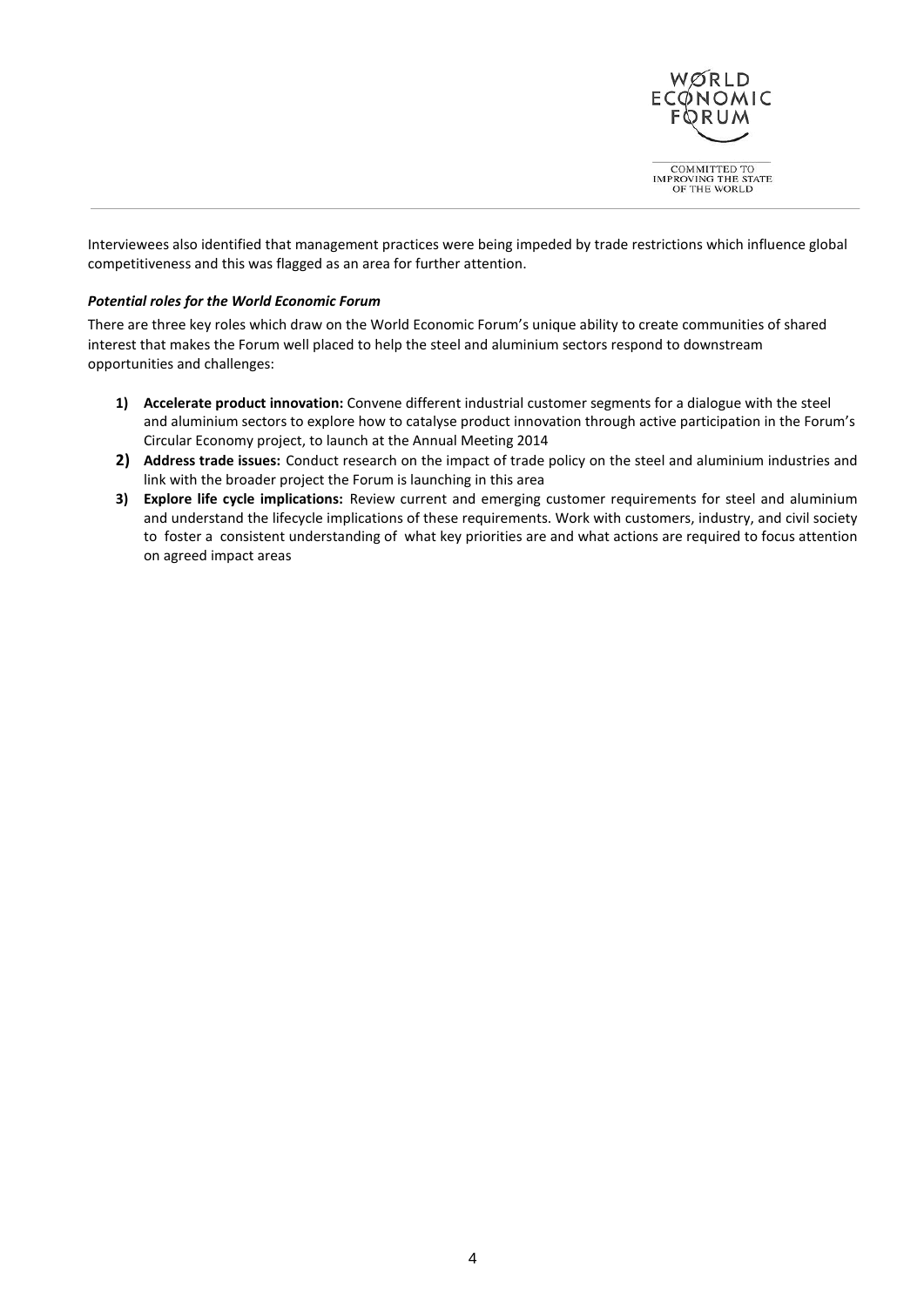

## **2. Introduction**

<span id="page-4-0"></span>Steel and aluminium are essential materials that are critical to the development of a plethora of structures and products that we perhaps take for granted. It is easy to overlook how pervasive the spread of steel and aluminium is across our urban landscapes and personal possessions because they are frequently intermediate materials which are used to make final products. For the purposes of this paper, customers purchase steel and aluminium finished materials to manufacture their products which are subsequently bought by consumers<sup>[2](#page-4-3)</sup>.

As intermediaries the steel and aluminium sectors are particularly susceptible to downstream value chain challenges and opportunities. They have limited means to control the costs of input materials and prices of finished products and both sectors are struggling to eliminate global overcapacity and secure satisfactory profit margins.

At the Annual Meeting 2013, the Mining and Metals Governors asked the World Economic Forum to prepare a scoping paper looking at how changing customer requirements are likely to affect the steel and aluminium sector to inform the Forum's future programme of work. This paper explores how changing customer requirements are impacting the steel and aluminium sectors in the next 5-10 years and potential roles for the Forum to support their industry partners to remain sustainable in the face of current challenges and trends.

## <span id="page-4-1"></span>**3. Key issues and drivers**

There are a number of key issues and drivers affecting steel and aluminium companies today, most pressing of which are overcapacity and price pressures. Further drivers include limited access to affordable, reliable and clean energy, global trade restrictions and the opportunities afforded by the shift towards a circular economy. These trends and how companies respond, have implications for the industry in both the near and medium term. Details of how these trends are specifically affecting the steel and aluminium industries are summarized below with further details available in the Appendix.

## <span id="page-4-2"></span>*Steel – Supply, Demand and Overcapacity*

The key supply and demand trends affecting the steel industry are resulting in chronic overcapacity across global markets with experts estimating there is between 300 and 500 million tonnes of overcapacity globally. Capacity growth is exceeding demand growth in part because of the long lead time for steel plant construction and the continued effect of non-market forces increasing and sustaining non-economic capacity. Global steel production increased 15 per cent between 2008 and 2012 to over 1.5 billion tons<sup>[3](#page-4-4)</sup> whereas demand for steel has not recovered following the financial crisis – for example in Europe, consumption has fallen more than 25 per cent in 2013 compared to 2007<sup>[4](#page-4-5)</sup>.

The short-term demand outlook for steel is positive but slower than before the financial crisis. The World Steel Association estimates global growth rates of just over 3 per cent in both 2013 and 2014 compared with 9 and 7 per cent in 2006 and 2007<sup>[5](#page-4-6)</sup>. The long-term demand growth prospects for steel are positive but the rate of growth will be smaller in developed regions than in developing regions that are experiencing increased urbanization and a growing middle class and the majority of demand by volume will be concentrated in China.

Another relevant trend has been the volatile price of iron ore. Between 2008 and 2011 the average price of iron ore increased 30 per cent, 83 per cent and 14 per cent each year before dropping 23 per cent in 2012<sup>[6](#page-4-7)</sup>. This, alongside an imbalance between supply and demand, has contributed to squeezed profit margins for steel companies. A review of the

<span id="page-4-3"></span><sup>&</sup>lt;sup>2</sup> For the purposes of this paper, downstream refers to customers and consumers. Customers refer to those who buy finished materials from steel and aluminium companies who subsequently use the materials to manufacture their products. Consumers refer to those who purchase products that

<span id="page-4-4"></span>contain steel and aluminium<br> $3$  World Steel in Figures 2013. World Steel Association

<span id="page-4-5"></span><sup>4</sup> *Major overcapacity in the global steel industry*. October 2013. Euler Hermes Economic Research

<span id="page-4-6"></span><sup>5</sup> "Short Range Outlook for Apparent Steel Use". World Steel Association, http://www.worldsteel.org/dms/internetDocumentList/press-release-

downloads/2013/SRO-tables-by-region-Oct-2013/document/SRO%20tables%20by%20region-Oct%202013.pdf. 2013

<span id="page-4-7"></span><sup>6</sup> Indexmundi. http://www.indexmundi.com/commodities/?commodity=iron-ore&months=120. 2013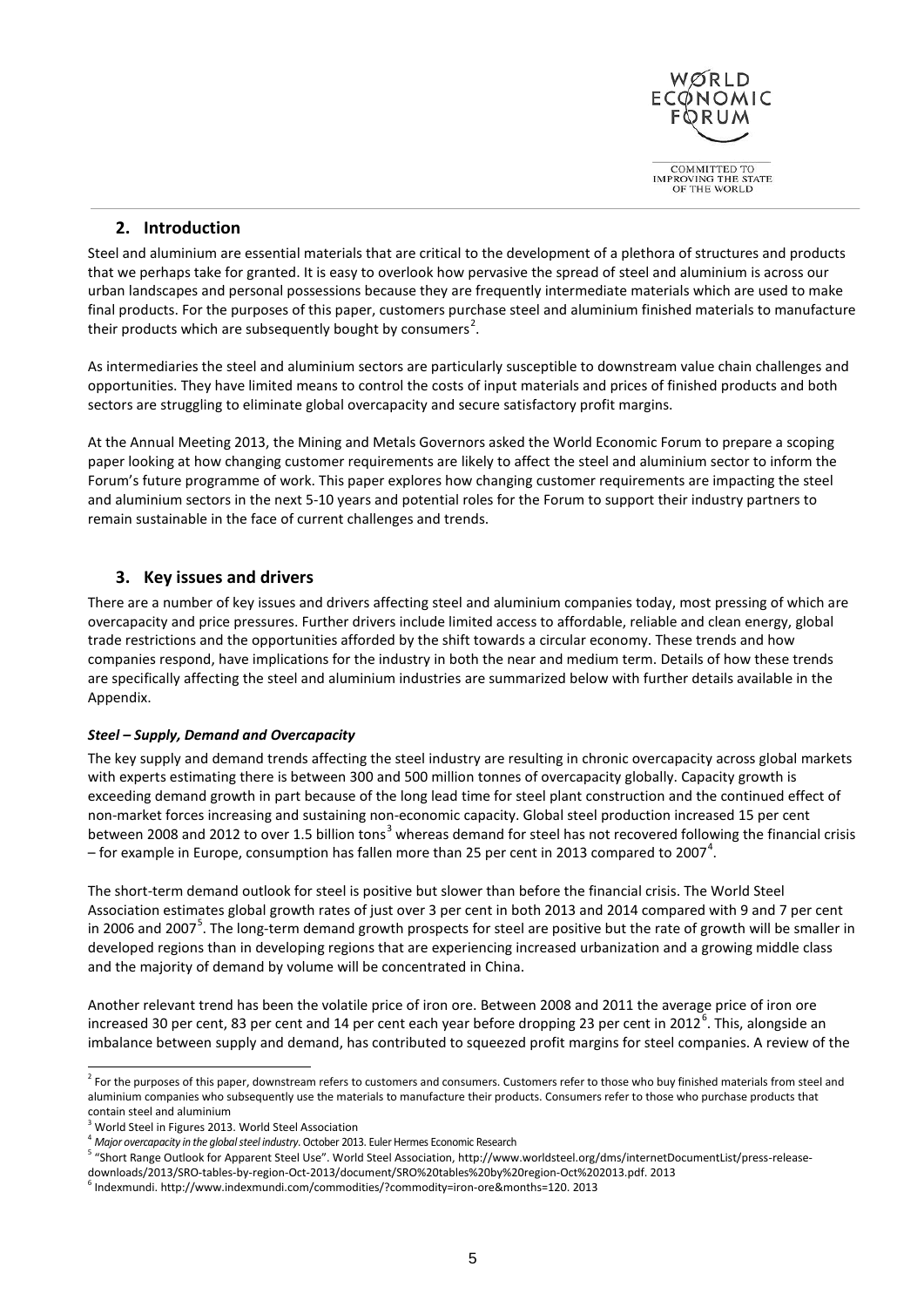

leading manufacturers by region shows that the operating profit rate has fallen dramatically between 2008 and 2012 (as shown in Table 1).

## **Table 1: Profitability for the main companies**

| <b>Operating</b><br><b>Profit/Revenues</b> | 2008  | 2009    | 2010 | 2011 | 2012 |
|--------------------------------------------|-------|---------|------|------|------|
| China                                      | 8.2%  | 4.5%    | 4.0% | 2.4% | 1.3% |
| บร                                         | 12.9% | $-9.1%$ | 0.9% | 4.0% | 3.7% |
| <b>Europe</b>                              | 12.6% | $-1.3%$ | 5.0% | 6.0% | 2.8% |
| Japan                                      | 7.2%  | 2.0%    | 4.7% | 1.9% | 0.8% |

Source: Euler Hermes Economic Research

## <span id="page-5-0"></span>*Aluminium – Supply, Demand and Overcapacity*

The key supply and demand trends affecting the aluminium industry are also leading to overcapacity for primary aluminium, which is estimated at 12 million metric tons, equivalent to 25 per cent of annual global demand<sup>[7](#page-5-2)</sup>. The global supply of primary aluminium increased 19 per cent between 200[8](#page-5-3) and 2012<sup>8</sup> and global demand for primary aluminium has grown at nearly 5 per cent per year since 2002<sup>[9](#page-5-4)</sup>.

The forecast for primary aluminium demand is also strong with some estimates suggesting a 5 per cent growth per year is achievable for the next two decades due to urbanization, industrialization and economic development in developing  $countries<sup>10</sup>$ .

The aluminium sector is also experiencing squeezed profit margins due to a combined effect of higher costs and lower prices. Since January 2000 the price of primary aluminium has increased just 20 per cent and when adjusted for inflation aluminium is below its 2000 value $^{11}$  $^{11}$  $^{11}$ .

## <span id="page-5-1"></span>*Energy and Carbon*

Reliable and affordable access to energy is a key strategic driver for steel and aluminium – energy can account for up to 40 per cent of the finished steel product costs<sup>[12](#page-5-7)</sup> and about one third of the total production costs of primary aluminium<sup>[13](#page-5-8)</sup>. Both sectors are also focused on reducing emissions associated with their production processes as they account for 7 and 2 per cent of global CO2 emissions respectively $^{14,15}$  $^{14,15}$  $^{14,15}$  $^{14,15}$ .

Steel and aluminium companies and governments are interested in lowering the energy and carbon footprint of the sectors to drive cost savings, reduce environmental impacts and support the green growth agenda. There are multiple life cycle assessment methodologies available to help stakeholders identify reduction opportunities but they are complicated to apply. For companies and governments to effectively target high impact areas, allocate budgets and inform business and policy decisions life cycle tools must be applied consistently and be based on comparable data. Further work is therefore required to ensure the right conclusions are being drawn from life cycle approaches to deliver the goals of green growth, drive efficient and cost effective operational processes and lower global GHG emissions.

<span id="page-5-2"></span><sup>7</sup> The International Aluminium Institute

<span id="page-5-3"></span> $^8$  The International Aluminium Institute<br> $^9$  The Global Aluminium Industry 40 years from 1972. February 2013. International Aluminium Institute

<span id="page-5-6"></span><span id="page-5-5"></span><span id="page-5-4"></span><sup>&</sup>lt;sup>10</sup> The International Aluminium Institute<br><sup>11</sup> The Aluminum Industry CEO Agenda, 2013–2015: Understanding the Challenges and Taking Action. June 2013. The Boston Consulting Group<br><sup>12</sup> Remaking the global steel industry.

<span id="page-5-9"></span><span id="page-5-8"></span><span id="page-5-7"></span><sup>&</sup>lt;sup>13</sup> The Aluminium Association<br><sup>14</sup> Impacts of energy market developments on the steel industry July 2013. La Place Conseil

<span id="page-5-10"></span><sup>15</sup> International Aluminium Institute and IndexMundi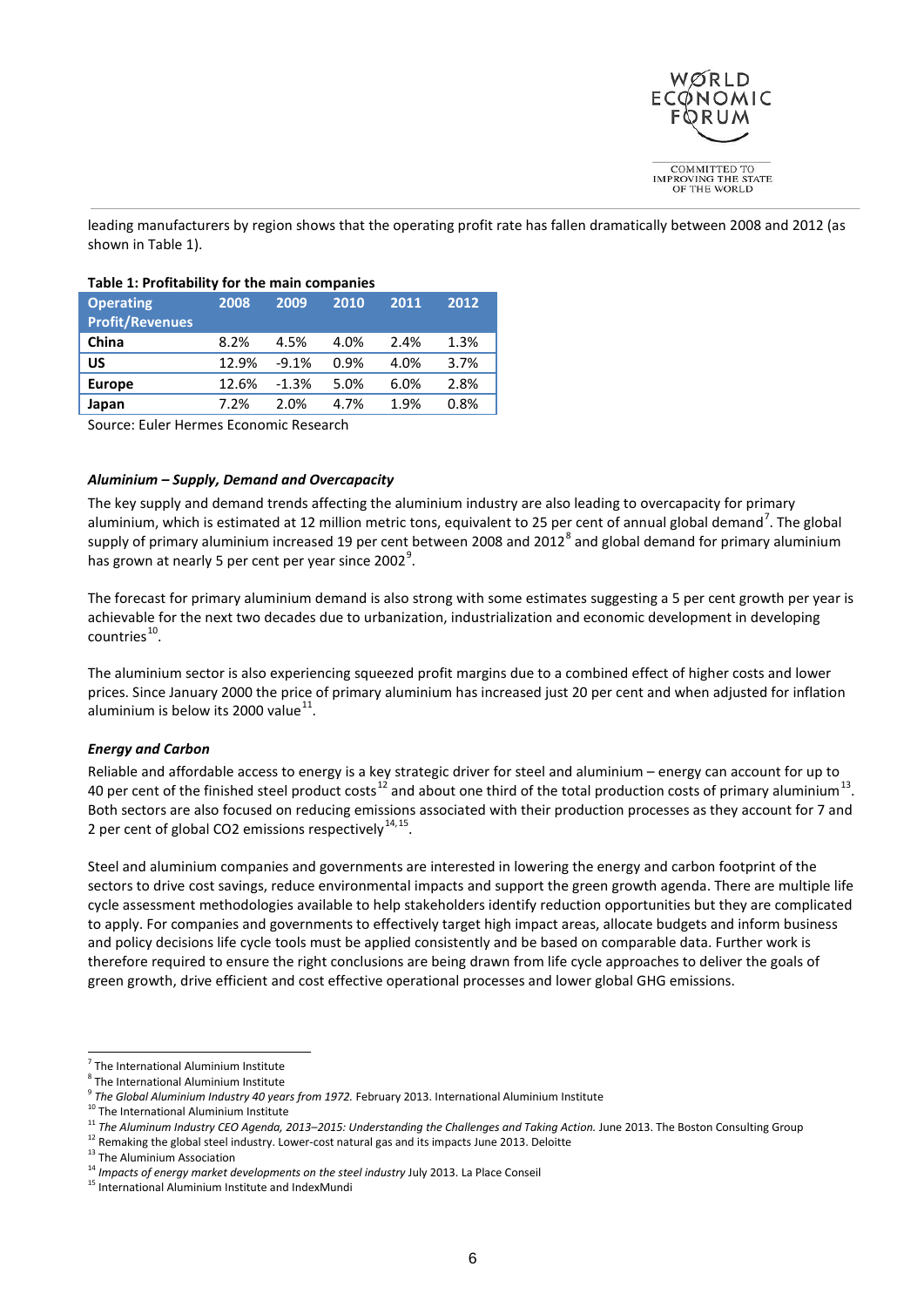

### <span id="page-6-0"></span>*Circular Economy*

In order to address the trends such as a growing middle class, commodity price volatility, growing waste volumes and environmental regulations there is an emerging shift towards a circular economy. The circular economy refers to decoupling growth from resource use, environmental and social impacts. It embodies a move from linear business models, where products are manufactured from raw materials and then discarded, to circular business models where products or components are repaired, re-used, returned and recycled.

Steel and aluminium customers are considering what the circular economy means for their supply chains, manufacturing processes and relationships with consumers. For example, 43 per cent of CEOs in the automotive sector are looking to the circular economy as a source of competitive advantage $^{16}$ .

Steel and aluminium products will be highly desirable materials in a circular economy due to their high recyclability and reusability. Steel is currently the most recycled material on the planet - the overall recycling rate reached 88 per cent in  $2010^{17}$ . Aluminium also has high recycling potential and it requires around 95 percent less energy to produce a recycled aluminium ingot compared with producing a primary aluminium ingot<sup>[18](#page-6-5)</sup>. Across both sectors product design will have a greater focus on adaptability, ease of repair and deconstruction and traceability to facilitate material re-use. There is an opportunity for increased collaboration between steel and aluminium companies and key industrial customer segments to ensure steel and aluminium products are designed to support customers' transition to circular business models.

### <span id="page-6-1"></span>*Trade*

Trade policies impact the global steel and aluminium market in a number of ways including in access to affordable raw materials, finished products and carbon pricing.

With the recent agreement on a modest WTO package in Bali, attention is turning to the possibilities for a new trade policy agenda that responds to the major changes in the world economy over the past 15 – 20 years. For the first time since the formation of the Uruguay Round in 1980s, there is an opportunity for a truly strategic thought process about how the international trading system and its enabling arrangements and institutions should evolve in line with new economic and political realities. The Forum's Enabling Trade Platform brings together key actors in the global trade arena with the objective of linking transformative global issues to practical regional steps to help businesses source, trade and distribute their products.

<span id="page-6-2"></span>Further research is needed to understand the impact of current trade barriers and on the steel and aluminium sectors and identify priority areas for improvement.

## **4. Changing customer requirements**

Changing customer requirements are beginning to affect product specifications for steel and aluminium products. For this paper we considered the requirements coming from customers making products for transport, construction and consumer goods as they are critical for both the steel and aluminium sectors.

Some requirements are present across all sectors but there are also requirements specific to particular sectors (detailed in Table 2). The key trends on changing customer requirements are:

- Steel and aluminium with a higher proportion of recycled sources; increased yield improvement
- Reduced overall environmental impact (e.g. lower  $CO<sub>2</sub>$  emissions, lower energy, reduced waste)
- Positive societal benefits throughout the steel and aluminium value chain (i.e. contribution towards sustainable development)

<span id="page-6-3"></span><sup>16</sup> *The UN Global Compact-Accenture CEO Study on Sustainability 2013: Architects of a Better World,* September 2013

<span id="page-6-4"></span>http://www.unglobalcompact.org/docs/news\_events/8.1/UNGC\_Accenture\_CEO\_ Study\_2013.pdf<br><sup>17</sup> "Steel is the World's Most Recycled Material". Steel Works. http://www.steel.org/sustainability/steel%20Recycling.aspx. 2013

<span id="page-6-5"></span><sup>18</sup> "Aluminum is sustainable". The Aluminum Association. http://www.aluminum.org/Content/NavigationMenu/NewsStatistics/Sustainability/. 2013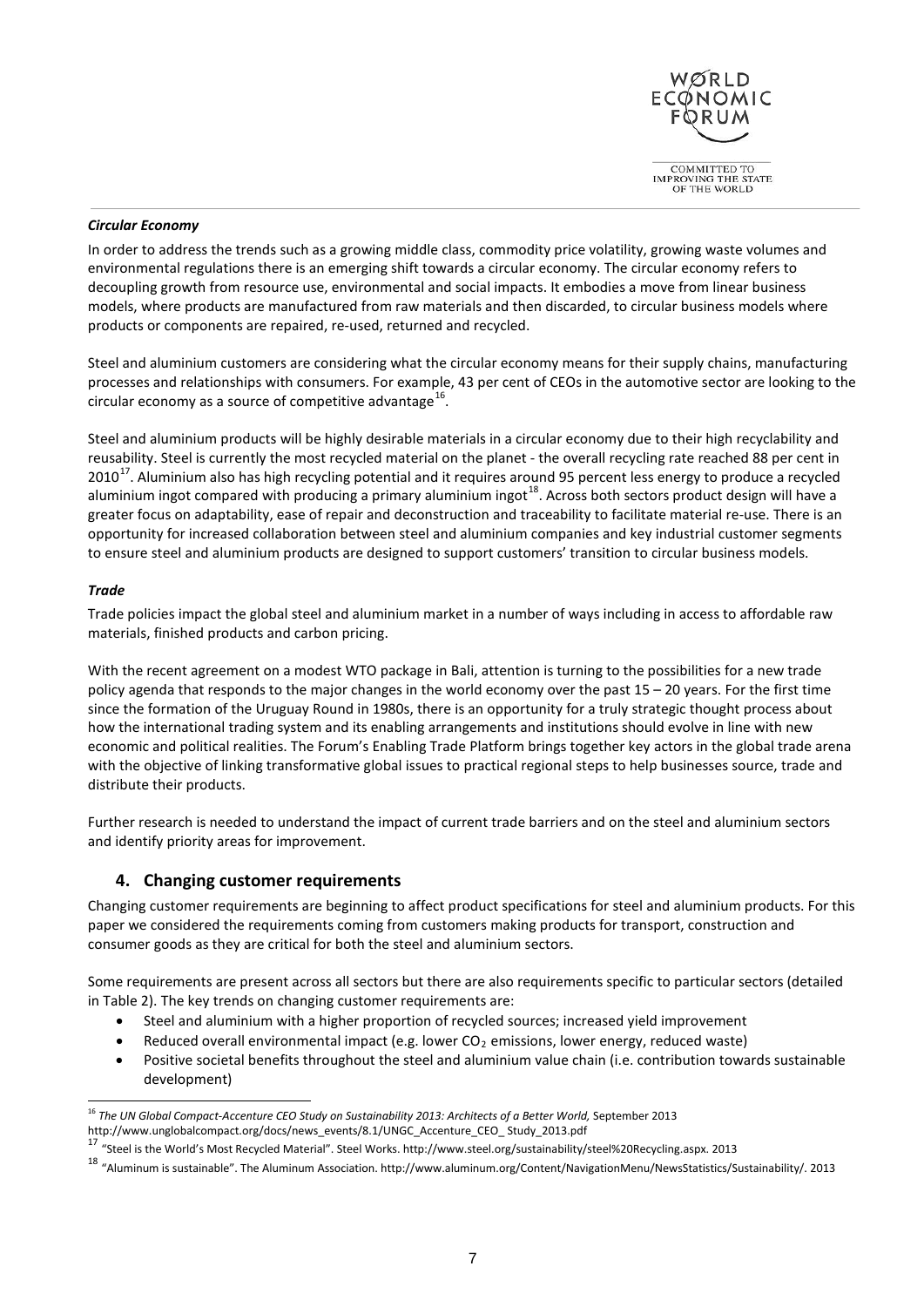

- Higher transparency and certification of environmental and social impacts (e.g. cradle to grave certification, life cycle assessments)
- Responsible sourcing avoid conflict regions

## **Table 2: Changing customer requirements in specific sectors**

| <b>Transport</b>                                                                                                                                                                                                                                                                                                                                                                                                                                                                                                                                        | <b>Construction</b>                                                                                                                                                                                                                                                                                                                                                                                                                                                                                                                                                                                                                                                                                                                                                                                          | <b>Consumer Goods</b>                                                                                                                                                                                                                                                                                                             |
|---------------------------------------------------------------------------------------------------------------------------------------------------------------------------------------------------------------------------------------------------------------------------------------------------------------------------------------------------------------------------------------------------------------------------------------------------------------------------------------------------------------------------------------------------------|--------------------------------------------------------------------------------------------------------------------------------------------------------------------------------------------------------------------------------------------------------------------------------------------------------------------------------------------------------------------------------------------------------------------------------------------------------------------------------------------------------------------------------------------------------------------------------------------------------------------------------------------------------------------------------------------------------------------------------------------------------------------------------------------------------------|-----------------------------------------------------------------------------------------------------------------------------------------------------------------------------------------------------------------------------------------------------------------------------------------------------------------------------------|
| Lighter steel and aluminium for all<br>types of transport vehicles (e.g.<br>automobiles, trains, planes and ships)<br>to enhance fuel efficiency<br>Stronger steel and aluminium for<br>transport vehicles to improve<br>capacity (e.g. heavier load)<br>Higher-tensile and higher-strength<br>steel and aluminium to improve<br>vehicle safety<br>Types/grades of steel and aluminium<br>with longer lifespans for component<br>re-use and 'cascading' across<br>different types of infrastructure<br>Improved metal performance (e.g.<br>flexibility) | Higher-strength steel grades<br>٠<br>Reduced product thickness, high<br>$\bullet$<br>weldability and toughness at low<br>temperatures for more sustainable<br>construction (e.g. in cladding,<br>structural sections and reinforcing<br>bars)<br>Steel and aluminium with higher<br>$\bullet$<br>durability (e.g. better corrosion-<br>resistant coatings) to withstand a<br>changing climate<br>Harder and more resistant materials,<br>$\bullet$<br>particularly for transport<br>infrastructure (e.g. rail, bridges)<br>Aluminium with reflective finishes<br>allowing for efficiency light<br>management and thus lower energy<br>consumption<br>Improved structural characteristics<br>٠<br>and flexibility to enable innovative<br>design<br>Pre-fabricated products to speed-up<br>construction times | Types/grades of steel and aluminium<br>with longer lifespans for appliance<br>component re-use (e.g. designed for<br>disassembly)<br>Stronger aluminium and steel grades,<br>to enable more re-use (avoiding costs<br>of recycling)<br>Preference for products with lower<br>energy requirements and CO <sub>2</sub><br>emissions |

Our research suggests that changing customer requirements will gain momentum at different rates across the various customer groups and regions. At least initially, changing product specifications are more likely for high-end luxury goods in the developed market. Over time we expect to see increased momentum for changing customer requirements across the various segments as broader sustainability trends are embedded in the market and with the transition towards the circular economy but it is unlikely to happen in the next 5 to 10 years.

## <span id="page-7-0"></span>**5. Changing role of consumers**

In the latest UNGC CEO study 64 per cent of CEOs ranked consumers as the most influential stakeholder group<sup>[19](#page-7-1)</sup>. A transition to a circular economy will increase opportunities for consumers and steel and aluminium companies to interact and consumers will play a key role in ensuring resource use is minimized across the value chain. Table 3 shows some of the likely consumer demands in a circular economy and the potential implications for steel and aluminium sectors.

#### **Table 3:**

| <b>Consumer demand in a circular economy</b>                                                     | Potential implications for steel and aluminium sectors                                                                                                                                   |
|--------------------------------------------------------------------------------------------------|------------------------------------------------------------------------------------------------------------------------------------------------------------------------------------------|
| Products that can last longer while delivering high<br>1)<br>performance standards at lower cost | Increased collaboration required with customer during<br>the design phase to ensure materials support longer<br>life<br>Requirement for stronger, more durable and flexible<br>materials |
|                                                                                                  |                                                                                                                                                                                          |

<span id="page-7-1"></span><sup>19</sup> The UN Global Compact-Accenture CEO Study on Sustainability 2013: Architects of a Better World, September 2013 http://www.unglobalcompact.org/docs/news\_events/8.1/UNGC\_Accenture\_CEO\_ Study\_2013.pdf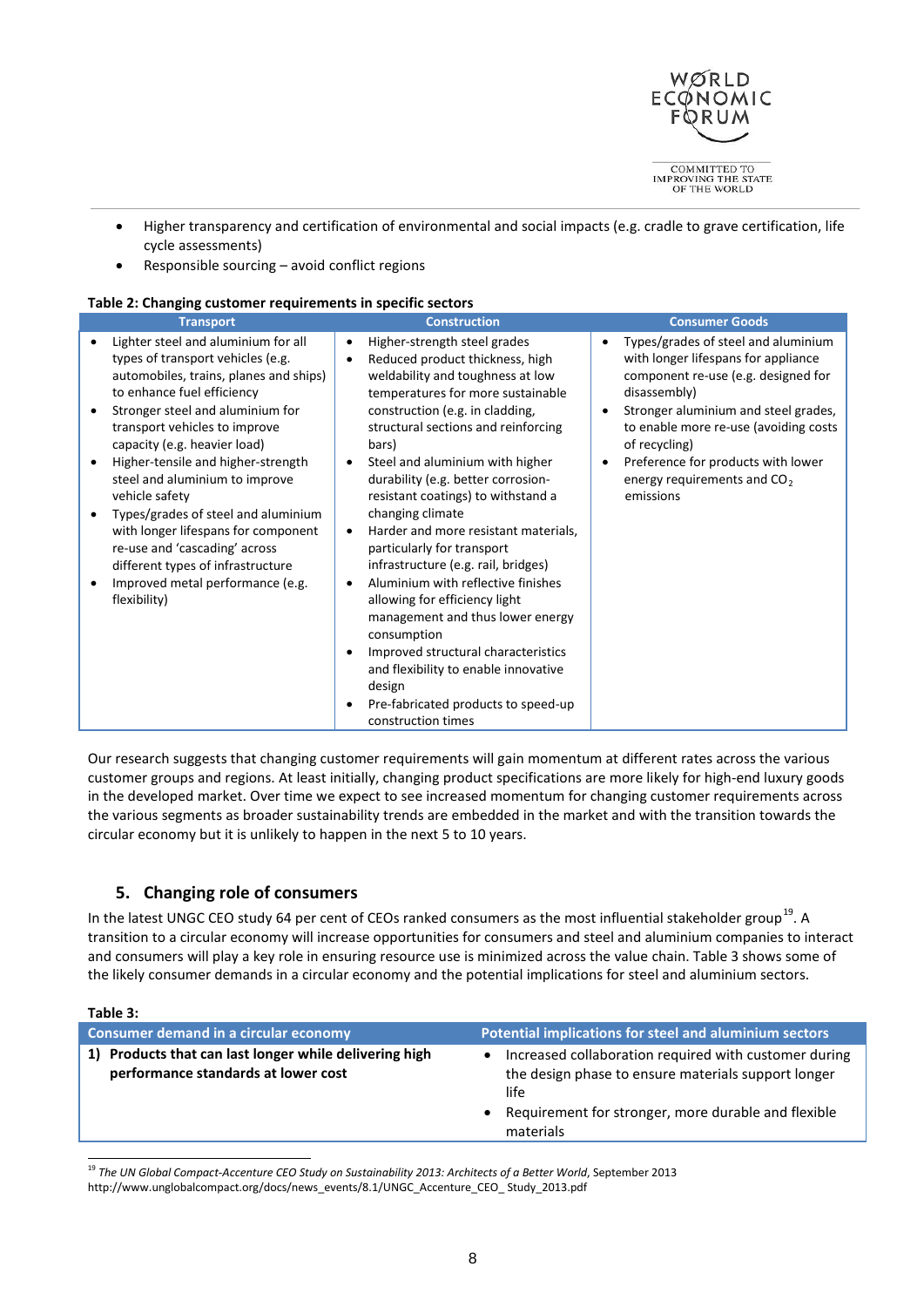

|                                                                                         | Life cycle costing replaces production process costing                                                                                                                                                                                                                                                                                                                              |
|-----------------------------------------------------------------------------------------|-------------------------------------------------------------------------------------------------------------------------------------------------------------------------------------------------------------------------------------------------------------------------------------------------------------------------------------------------------------------------------------|
| 2) Improved product collection processes to facilitate<br>material re-use and recycling | New/greater business opportunities to expand into<br>material re-use and recycling<br>Increased collaboration with customers to design<br>products with greater re-use potential<br>Slower demand growth for products that can be<br>repeatedly re-used/recycled<br>New pricing models, incentives and/or customer<br>contracts may be required to reflect repeated material<br>use |
| 3) Greater transparency on product sourcing and impact                                  | Effective product certification required to ensure<br>quality and facilitate re-use/recycling                                                                                                                                                                                                                                                                                       |

The changes outlined in Table 3 are unlikely, however, to materialize across steel and aluminium customer segments in the next 5 to 10 years as it is not clear that consumers are willing to prioritize sustainability in their purchasing decisions - 46 per cent of CEOs believe price, quality and availability of goods are more important to consumers than sustainability performance<sup>[20](#page-8-2)</sup>.

## <span id="page-8-0"></span>**6. Responding to challenges and opportunities with innovation**

With the exception of high-end product lines in developed markets, customer requirements do not appear likely to change materially in the next five to ten years. In the context of global overcapacity and squeezed profit margins steel and aluminium companies therefore need to get creative to grow and protect their market position. As price takers in the market, our research suggests that innovation is the best approach for them to respond to industry challenges and opportunities. There are two broad categories of innovation:

- **Process innovation:** reducing energy intensity, driving lean operations, lower costs, improving yield, increasing tolerances and manufacturing flexibility and shortening the supply-chain
- **Product innovation:** developing innovative new products to address specific customer needs

Effective management also emerged as an underlying requirement to ensure that best practices in these areas are uniformly adopted across the industry.

## <span id="page-8-1"></span>*Process innovation*

Process innovation focuses on improving operational and manufacturing efficiencies, improving environmental impacts and delivering cost savings.

Improving the environmental performance of operating processes is a familiar process improvement category, alongside cost savings and yield improvement, and an area that many steel and aluminium companies have been exploring for over 20 years. In addition, increasing customer expectations for companies to be more efficient, minimize raw material use and develop products with a lower environmental impact presents an opportunity for steel and aluminium companies. Leading steel and aluminium companies have already made significant progress in process innovation and further gains will be more challenging to achieve. A step change is required.

In the steel industry 48 companies and organizations have formed a consortium, ULCOS – Ultra-Low Carbon Dioxide Steel, dedicated to reducing  $CO<sub>2</sub>$  emissions from steel making by at least 50 per cent. They have identified four process components that are especially promising $^{21}$  $^{21}$  $^{21}$ :

<span id="page-8-2"></span><sup>&</sup>lt;sup>20</sup> The UN Global Compact-Accenture CEO Study on Sustainability 2013: Architects of a Better World, September 2013

http://www.unglobalcompact.org/docs/news\_events/8.1/UNGC\_Accenture\_CEO\_ Study\_2013.pdf

<span id="page-8-3"></span><sup>21</sup> ULCOS http://ulcos.org/en/research/where\_we\_are\_today.php 2013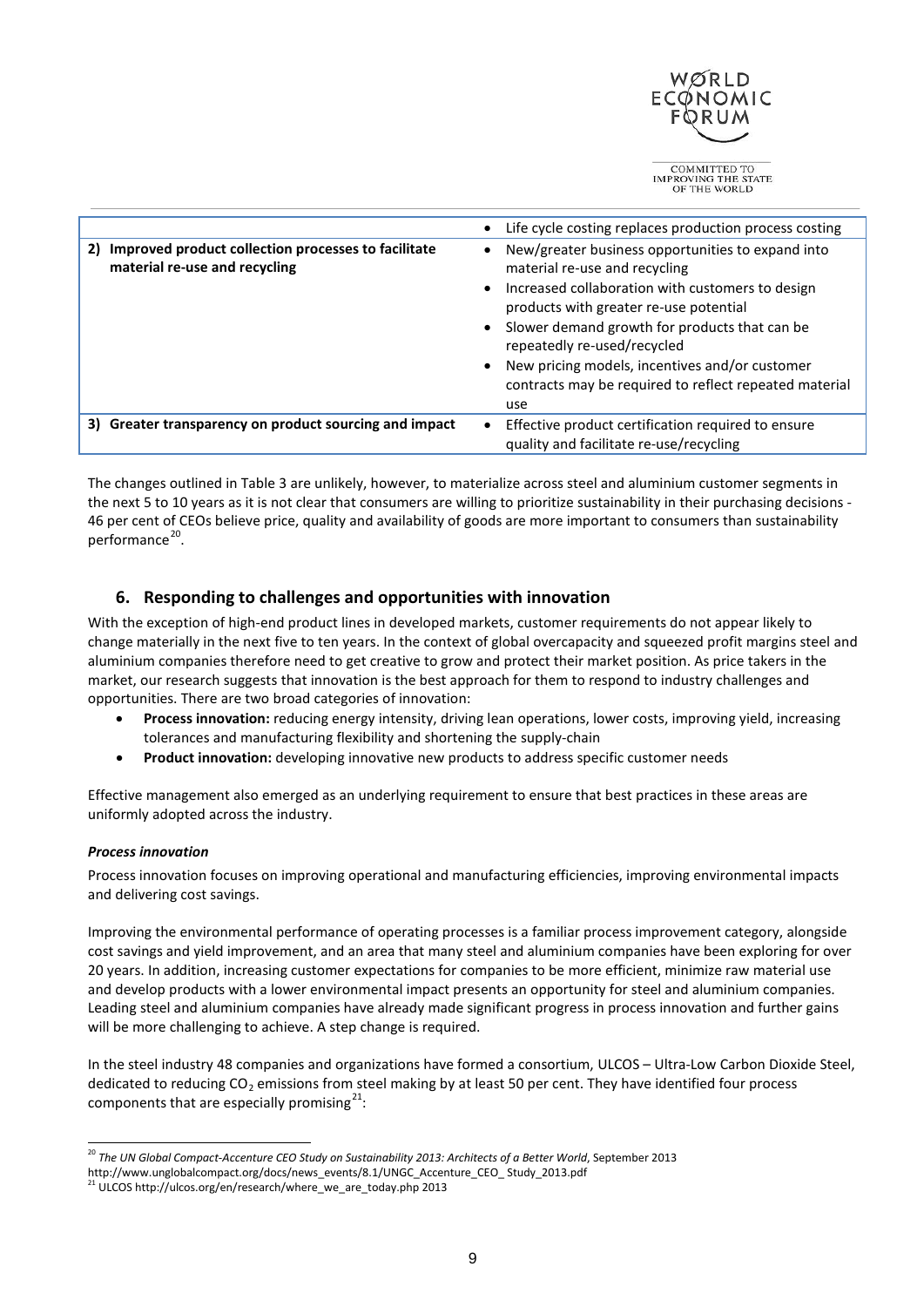

OF THE WORLD

- **Top Gas Recycling Blast Furnace with Carbon Capture Storage (CCS) –** recycling the off gasses so that the useful components can be recycled and used as a reducing agent
- **[HIsarna with CCS](http://www.ulcos.org/en/research/isarna.php) –** a production technique that requires significantly less coal usage and thus reduces the amount of emissions and allows partial substitution of coal by biomass, natural gas or even Hydrogen
- **[ULCORED with CCS](http://www.ulcos.org/en/research/advanced_direct_reduction.php) –** a process that will remove the need for coke ovens
- **[Electrolysis](http://www.ulcos.org/en/research/electrolysis.php) –** this process would allow the transformation of iron ore into metal and gaseous Oxygen using only electrical energy

The Aluminium industry is also developing new technologies and processes to reduce the environmental impact of production:

- **Reduced energy intensity:** 90 per cent of plants have moved away from older, more energy intensive Soderberg smelting technology towards more modern Pre-bake technologies (employing advanced electrolytic technology which will produce lower emissions and concentrate CO2 for potential capture and sequestration.
- **Reduced electricity consumption:** Continual R&D investment to find additional energy efficiencies over the last 20 years has led to around 20 per cent gains through the existing core technological process<sup>22</sup>. Technologies aim to drive down electricity consumption, reducing emissions and recycling key waste streams internally.
- **Resource recovery:** New technologies may enable alumina (and other metals) to be recovered from coal combustion. The Chinese state-owned mining and energy company Shenhua has, for example, begun construction of a coal ash-based alumina refinery<sup>[23](#page-9-2)</sup>.
- **Operations transformation:** A combination of training, auditing pollution control equipment and operational technologies such as boosted suction systems in the potlines are helping to reduce environmental impact and costs.

The most significant opportunities for further process innovation in steel and aluminium production may be in shortening the processing stages. The most energy intensive components of the steel and aluminium production processes are attributed to heating and reheating metals. If processes can be redesigned to eliminate the need for heating and reheating significant environmental savings can be achieved. Thin strip and direct casting are examples of two developing processes steel companies could deploy that could reduce the number of times metal has to be heated and reheated before developing the final product. The technology for these processes is available but they are unlikely to be widely adopted by steel and aluminium companies in the next 5 to 10 years due to issues of scale.

## <span id="page-9-0"></span>*Product innovation*

Customer requirements and sustainability trends are beginning to drive a series of product innovations in the steel and aluminium industries. Across all customer segments there are requirements for lighter, stronger, more flexible, more durable materials. Currently these changing requirements appear to be limited to high-end product lines in developed markets. In time all steel and aluminium companies will be expected to minimize the life cycle impact of their products, reduce the amount of raw materials required and consider the disposal and re-use options available for the product at the end of its life. Factoring these considerations into strategic planning will allow steel and aluminium companies to take advantage of a critical growth opportunity. There are different categories of product innovation described in Table 4 below:

| Category                  | <b>Description</b>                                                                  | <b>Example</b>                                                                                   |
|---------------------------|-------------------------------------------------------------------------------------|--------------------------------------------------------------------------------------------------|
| New product specification | • Increasing demand for lighter, stronger,<br>more durable, more flexible steel and | Alcoa has developed MagnaForce, a new, lighter,<br>stronger alloy, for application in wheels for |

<span id="page-9-1"></span><sup>22</sup> The Aluminum Association. http://www.aluminum.org/AM/Template.cfm?Section=The\_Industry. 2013

<span id="page-9-2"></span><sup>&</sup>lt;sup>23</sup> "China Recovers More Aluminum Ore from Coal Ash" West Virginia Coal Association. http://www.wvcoal.com/Research-Development/china-recoversmore-aluminum-ore-from-coal-ash.html. 2013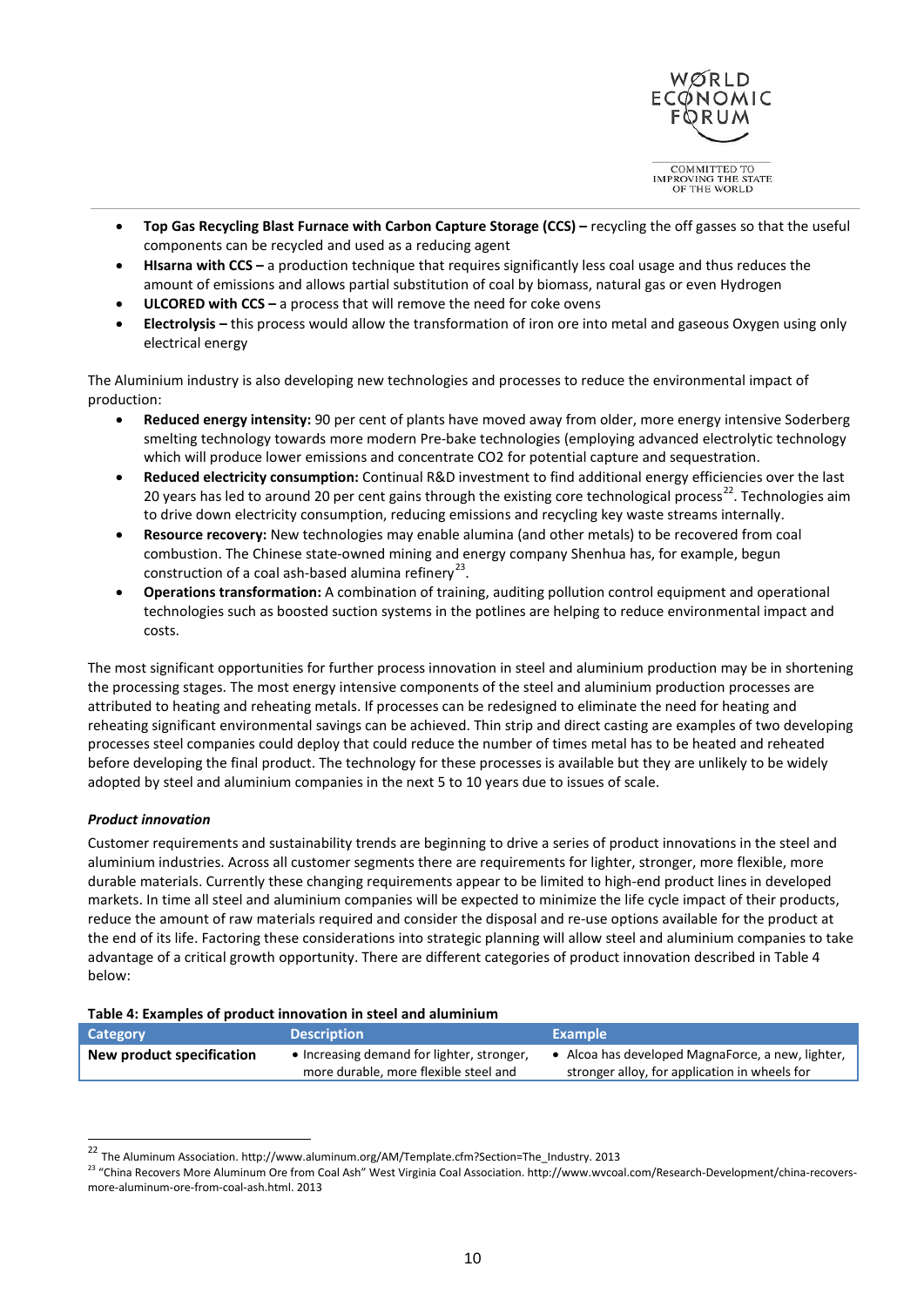

| Category                                     | <b>Description</b>                                                                                                                                                                                                                                                                                         | <b>Example</b>                                                                                                                                                                                                |
|----------------------------------------------|------------------------------------------------------------------------------------------------------------------------------------------------------------------------------------------------------------------------------------------------------------------------------------------------------------|---------------------------------------------------------------------------------------------------------------------------------------------------------------------------------------------------------------|
|                                              | aluminium with higher recycled content                                                                                                                                                                                                                                                                     | commercial transportation that are 16.5 per cent<br>stronger than the industry standard <sup>24</sup>                                                                                                         |
| <b>New materials</b>                         | • Developing stronger, lighter, thinner<br>products                                                                                                                                                                                                                                                        | • GE aviation's GE9X fan blade for next generation<br>jet engines will feature new high-strength carbon<br>fiber material and a steel alloy leading edge <sup>25</sup>                                        |
| Closed loop design                           | • Assembling all of the decision makers<br>across the product development life<br>cycle during the design phase to ensure<br>that products are designed to minimize<br>metals consumption necessary for<br>current purposes while maximizing<br>opportunities for re-use at the end of<br>the product life | • Modular steel buildings can be erected faster, in<br>a safer working environment and at a lower cost<br>while simultaneously allowing future flexibility<br>and adaptability                                |
| <b>Enhanced environmental</b><br>credentials | • Considering importance of product life<br>cycle emissions when designing products                                                                                                                                                                                                                        | • The new Ford F-150 will feature an aluminium<br>body to reduce the weight of the truck by almost<br>15 per cent and ensure the vehicle will meet<br>enhanced fuel economy standards in the US <sup>26</sup> |

Steel and aluminium companies looking to integrate product innovation into their strategic vision will need to invest heavily in R&D and building strong, collaborative relationships with customers and suppliers. Pursuing these avenues will help to focus efforts and create demand.

## <span id="page-10-0"></span>**7. Potential roles for the World Economic Forum**

The World Economic Forum's unique ability to create communities of shared interest to catalyse necessary action makes them well placed to help the steel and aluminium sectors further transform into a sustainable industry. The key focus areas should be around accelerating product innovation and addressing trade issues and Table 5 outlines the potential roles for the World Economic Forum.

| <b>Objective</b>                       | <b>Potential roles for the Forum</b>                                                                                                                                                                                                                                                                                                                                                                                                            |
|----------------------------------------|-------------------------------------------------------------------------------------------------------------------------------------------------------------------------------------------------------------------------------------------------------------------------------------------------------------------------------------------------------------------------------------------------------------------------------------------------|
| Accelerate product innovation          | Develop specific steel and aluminium cuts of the Forum's work on the Circular Economy<br>٠<br>Create a platform for key customer segments to convene with the steel and aluminium<br>$\bullet$<br>industry to facilitate a mutually beneficial, cross-industry dialogue on the impact of a shift<br>to the Circular Economy                                                                                                                     |
| <b>Address trade issues</b>            | Connect with the Forum's E15 initiative (a partnership between the Forum and the<br>٠<br>International Centre for Trade and Sustainable Development) to research the implications<br>of current trade policy on the steel and aluminium sectors<br>Bring together industry and government to discuss the impact of current trade policy on<br>$\bullet$<br>the steel and aluminium sectors and outline potential solutions to address           |
| <b>Explore life cycle implications</b> | Review current and emerging customer requirements for steel and aluminium and<br>$\bullet$<br>understand their life cycle implications<br>Develop guidelines on how to use life cycle approaches across the steel and aluminium<br>$\bullet$<br>value chain<br>Convene industry, government and customers to foster a shared and consistent<br>$\bullet$<br>understanding on how to apply and interpret life cycle approaches in development of |

#### **Table 5: Potential roles for the Forum**

<span id="page-10-1"></span><sup>&</sup>lt;sup>24</sup> "Alcoa Reinvents the Wheel Alloy". Alcoa.

http://www.alcoa.com/alcoawheels/north\_america/en/news/releases/news\_detail.asp?xpath=2013\_10\_20\_magnaforce. 2013

<span id="page-10-2"></span><sup>&</sup>lt;sup>25</sup> "GE Fans Out on Testing of New GE9X Fan Blades; New Material and Design Improvements Drive High Aerodynamic Performance". ENP Newswire. http://www.hispanicbusiness.com/2013/8/23/ge\_fans\_out\_on\_testing\_of.htm 2013

<sup>&</sup>lt;sup>26</sup> Ramsey, M. "Ford's Trade-In: Truck to Use Aluminum in Place of Steel". The Wall Street Journal.

<span id="page-10-3"></span>http://online.wsj.com/news/articles/SB10001424052702303612804577531282227138686. 2013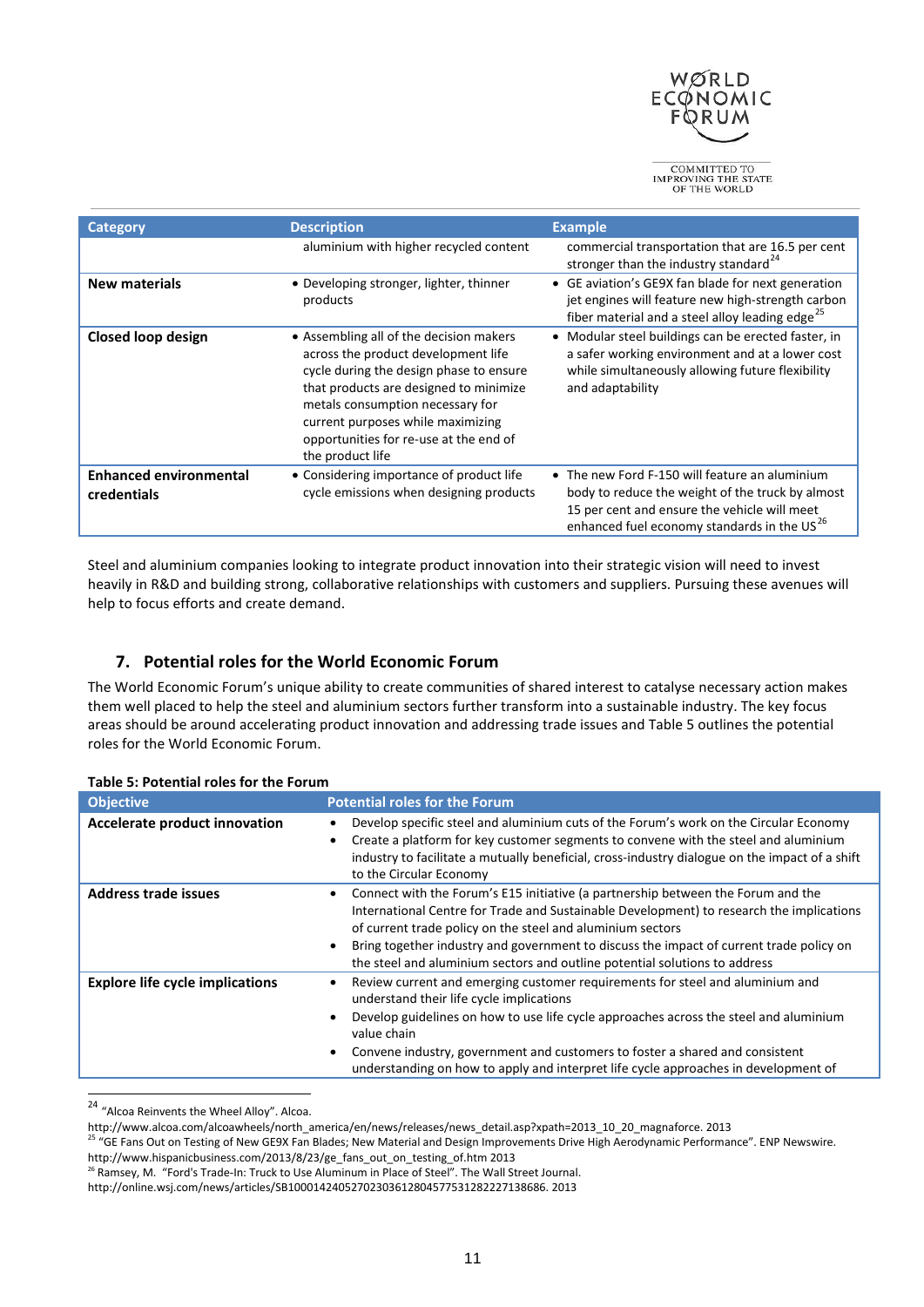

company strategies and government policy

## <span id="page-11-0"></span>**8. Contributors**

We are particularly thankful to our interviewees, who include the following:

- Edwin Basson, Director-General, World Steel Association, Belgium
- Chris Bayliss, Director Global Projects, International Aluminium Institute, United Kingdom
- David Clarke, Vice President and Head of Strategy, ArcelorMittal, Netherlands
- Paul Jourdan, Independent Consultant, World Economic Forum
- Chris Jofeh, Building Retrofit Lead, Arup, United Kingdom
- Ron Knapp, Secretary General, International Aluminium Institute, United Kingdom
- Roman Kurashev, Director, Product and Market Development, Metinvest Holding, LLC, Ukraine
- Anthony Lo, Vice-President, Exterior Design and Concept Cars, Renault-Nissan BV, France
- John Lichtenstein, Managing Director Global Metals and Natural Resources, Accenture, USA
- Greg Wittbecker, Vice President, Marketing, Alcoa, USA
- Pan Wenju, Vice President, China Non-ferrous Metals Industry Association, China
- Zhao Xiufu, Vice Director, Reform Development Center, Aluminium Corporation of China, China

## <span id="page-11-1"></span>**9. Appendix**

#### <span id="page-11-2"></span>*Steel – Supply, Demand and Overcapacity*

Global steel production increased 15 per cent between 2008 and 2012 to over 1.5 billion tons<sup>[27](#page-11-3)</sup>. Asia is a dominant player in the steel market and new steel plants and further planned capacity additions in Asia are increasing global capacity. In India alone the steel industry has grown 10% per year from 2001 to 2011 and is expected to continue to grow steadily. Meanwhile in Europe, whilst production dropped 7% between 2008 and 2012, pressure from unions and governments makes it difficult and expensive for companies to close down underperforming plants to help reduce costs and limit excess supply $^{28}$ .

Global demand for steel has not recovered following the financial crisis – for example, in Europe, consumption has fallen more than 25 per cent in 2013 compared to 2007<sup>[29](#page-11-5)</sup>. The short-term demand outlook for steel is positive but slower than before the financial crisis. The World Steel Association estimates global growth rates of just over three per cent in both 2013 and 2014 compared with nine and seven per cent in 2006 and 2007 $^{30}$ . There is significant regional variation for demand, however. For example, in 2012, European consumption was still 30 per cent below pre-crisis levels<sup>[31](#page-11-7)</sup> while demand has grown in China by an average of 10 per cent a year between 2003 and 2012<sup>[32](#page-11-8)</sup>. The long-term demand prospects for steel are positive but the rate of growth will be smaller in developed regions than in developing regions that are experiencing increased urbanization and a growing middle class and the majority of demand by volume will be concentrated in China.

Industry experts estimate there to be between 300 and 500 million tons of overcapacity in the global steel market. Overcapacity is not a new issue for the industry to contend with. In the 1980s the European steel industry experienced significant overcapacity which was countered with the Davignon Plan, a strictly enforced combination of actions including

<span id="page-11-5"></span>

<span id="page-11-4"></span><span id="page-11-3"></span><sup>&</sup>lt;sup>27</sup> World Steel in Figures 2013. World Steel Association<br><sup>28</sup> World Steel Recycling in Figures 2008-2012. Steel scrap a raw material for steelmaking. May 2013. Bureau of International Recycling Ferrous Division<br><sup>29</sup> Maior

<span id="page-11-6"></span><sup>&</sup>lt;sup>30</sup> "Short Range Outlook for Apparent Steel Use". World Steel Association, http://www.worldsteel.org/dms/internetDocumentList/press-release-

<span id="page-11-7"></span>downloads/2013/SRO-tables-by-region-Oct-2013/document/SRO%20tables%20by%20region-Oct%202013.pdf. 2013<br><sup>31</sup> "An inferno of unprofitability'. The Economist. http://www.economist.com/news/business/21580458-worlds-overcapacity worse-and-profits-are-evaporating-inferno 2013

<span id="page-11-8"></span><sup>32</sup> "Steel consumption growth patterns". OECD and World Steel Association. http://www.oecd.org/sti/ind/steel.htm 2013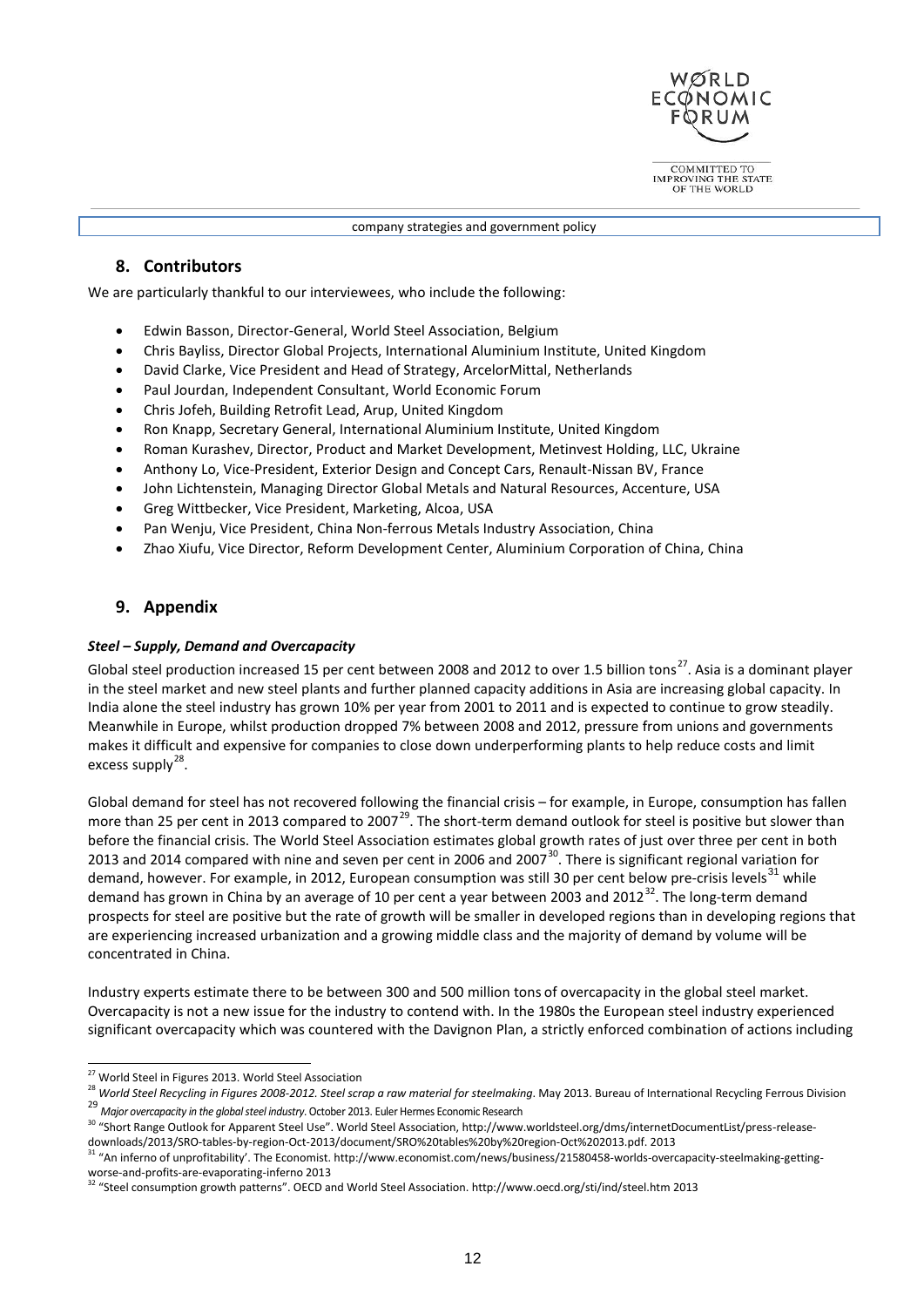

OF THE WORLD

production quotas, minimum price mechanisms and plant closures, which successfully reduced overcapacity and restructured the market in a more efficient configuration<sup>[33](#page-12-1)</sup>. When the European steel industry once again reached crisis levels in the 1990s European governments supported the industry by facilitating further market restructuring and providing significant social support for redundant labourers. History therefore suggests that government policies play a significant role in addressing overcapacity in the steel sector.

In China, where a majority of the global production is concentrated it is uncertain how long it will take to implement the government objectives to close inefficient capacity and increase industry consolidation (see "China Overview" below). In Europe, excess capacity is estimated to be around 50 million tonnes<sup>[34](#page-12-2)</sup> but the steel industry has high closing costs, in part driven by government reluctance to see labour force reductions in the austerity period following the financial crisis, which is preventing the closure of inefficient or unnecessary capacity.

Another relevant trend has been the rising price of iron ore. Between 2008 and 2011 the average price of iron ore increased 30 per cent, 83 per cent and 14 per cent each year before dropping 23 per cent in 2012<sup>35</sup>. Through 2010, iron ore prices were agreed annually between big steelmakers and miners. Now the spot-market prices are the key pricing determinant, exposing the industry to far greater volatility and making it harder for steel companies to agree long term contracts with their customers. The futures market is currently underdeveloped, with low volumes and thin liquidity making hedging difficult, however with time and investment this could become one means by which producers can better manage volatility and protect against downside risks. The transition to using spot prices has resulted in steel companies earning a much smaller profit margin.

## <span id="page-12-0"></span>*Aluminium – Supply, Demand and Overcapacity*

The global supply of primary aluminium increased 19 per cent between 2008 and 2012<sup>[36](#page-12-4)</sup>. Geographically, China's production increased 63 per cent compared with a 3 per cent decrease for the rest of the world's producers as China increased its share of global production from 34 per cent to 47 per cent over the same time period<sup>37</sup>.

Global demand for primary aluminium has grown at nearly 5 per cent per year since 2002<sup>38</sup>. Similar to the steel market, demand for aluminium is split geographically with the demand growth rate in Asia outstripping the wider global market. The compound annual growth rate (CAGR) in China and India in the last decade was almost 17 per cent and 10 per cent respectively compared with almost 1 per cent globally<sup>[39](#page-12-7)</sup>. Some estimates suggest the demand for primary aluminium demand could sustain a 5 per cent CAGR for the next two decades due to urbanization, industrialization and economic development in developing countries<sup>40</sup>.

Overcapacity also affects the aluminium industry. New capacity in China is one of the key contributors to global overcapacity. In 2012, China added about 8 million tons<sup>[41](#page-12-9)</sup> of new aluminium capacity such that total capacity was more than 26 million tons; approximately 47 per cent of global capacity<sup>42</sup>. As a result China is a largely self-sufficient primary aluminium market. Global producers who expected high Chinese demand for primary aluminium did not adjust their capacity quickly enough, as China developed their own capacity, resulting in the global overcapacity issue. Overcapacity is the primary cause for the decreasing price of aluminium which hit a four year low in November 2013. Since January 2000 the price of primary aluminium has increased just 20 per cent and when adjusted for inflation aluminium is below its 2000

<span id="page-12-2"></span><span id="page-12-1"></span><sup>&</sup>lt;sup>33</sup> "Policy responses to steel crises". OECD http://www.oecd.org/sti/ind/42980369.pdf 2013<br><sup>34</sup> "An inferno of unprofitability'. The Economist. http://www.economist.com/news/business/21580458-worlds-overcapacity-steelmaki worse-and-profits-are-evaporating-inferno 2013<br>
<sup>35</sup> Indexmundi<br>
<sup>36</sup> The International Aluminium Institute

<span id="page-12-3"></span>

<span id="page-12-5"></span><span id="page-12-4"></span><sup>&</sup>lt;sup>37</sup> The International Aluminium Institute<br><sup>38</sup> The Global Aluminium Industry 40 years from 1972. February 2013 International Aluminium Institute

<span id="page-12-8"></span><span id="page-12-7"></span><span id="page-12-6"></span><sup>&</sup>lt;sup>39</sup> The Global Aluminium Industry 40 years from 1972. February 2013 International Aluminium Institute <sup>40</sup> The International Aluminium Institute <sup>41</sup> CNIA, China Nonferrous Metals Industry Association

<span id="page-12-9"></span>

<span id="page-12-10"></span><sup>&</sup>lt;sup>42</sup> CNIA, China Nonferrous Metals Industry Association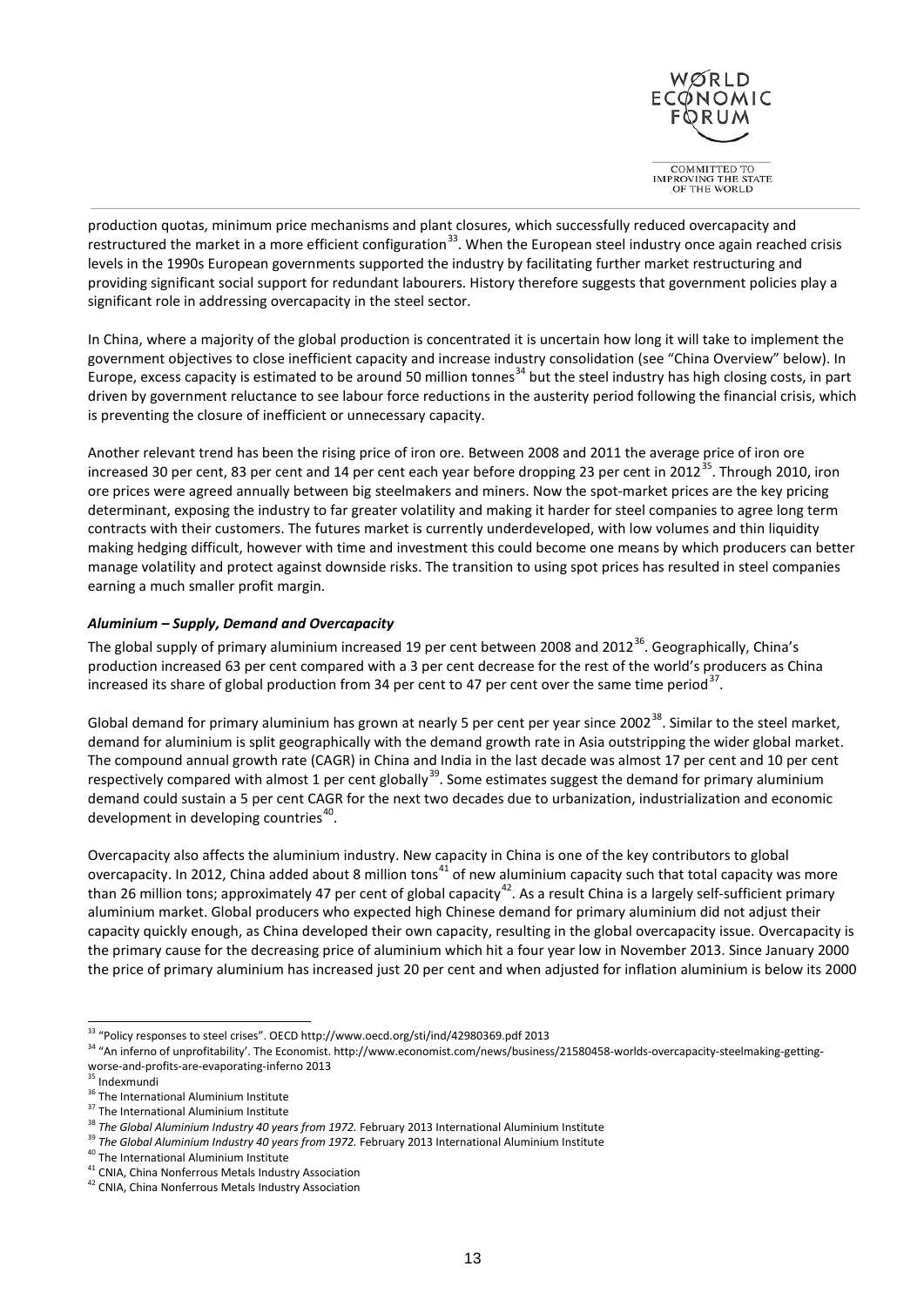

value<sup>[43](#page-13-1)</sup>. The combination of lower global prices and higher costs means that margins are being squeezed and the industry is looking for options to remain sustainable in the medium to long term.

## <span id="page-13-0"></span>*China overview*

The Chinese market has played a key role in the global dynamics of the steel and aluminium market. This snapshot provides some context to the macroeconomic environment contributing to China's activity in the past and outlines some of the potential policy implications that can be expected in the future and their effect on the global steel and aluminium industries.

### Macroeconomic overview:

From 2000 to 2011, China's annual GDP growth never fell below 8 per cent, reaching a peak of 14 per cent in 2007. Since 2007, China's economy has gradually slowed down. In order to facilitate economic growth, the government launched an economic stimulus package which helped for a period but by 2012 growth dropped to 7.8 per cent.

In March 2013, China's newly elected leadership signaled that they would target a 7 to 8 per cent annual growth rate rather than focusing on maximizing GDP growth. There is widespread opinion that shifting the economy away from industry and towards service sectors is a crucial step in China's development in the next decade. The government is moving quickly to implement the new strategy; industry investment in the first half of the 2013 decreased 7.6 per cent, marked by an 8.1 percent reduction in new fixed asset projects, compared with the same period in 2012 while investments in non-industrial sectors increased by 6.5 percent .

A strategic shift away from industry combined with lower capital investment will have profound implications for Chinese steel and aluminium companies. The industry has already been struggling to manage increased costs and reduced prices and going forward there will be an even greater focus on process efficiency and refining product portfolio to maximize returns on market opportunities.

## Policy overview:

In addition to the economic reform outlined above the Chinese government is adjusting the policy landscape. There is a new focus on optimizing property rights management for state owned companies, introducing stricter social and environmental standards for industrial processes and updating the finance and tax frameworks. Of particular significance to the steel and aluminium sector is that unacceptable levels of pollution may accelerate the closure of coal intensive operations and Premier Li Keqiang has pledged to curb overcapacity as part of efforts to restructure the economy.

On 25 July 2013, the Ministry of Information and Industry Technology (MIIT) announced the first round of closures for obsolete capacity covering 19 industries and 1,294 companies including 6.98 million tons of steel and 0.26 million tons of aluminium. According to the minister of MIIT, there will be two more rounds of closures by the end of 2013. These closures are regarded as a vital step for the government in taking practical steps to resolve the overcapacity issue.

Just three months later, on 15 October 2013, the State Council released national level guidance on reducing overcapacity in the steel and aluminium industries by reducing capacity and increasing domestic demand. The central government will ban new capacity projects and seek to eliminate outdated capacity by setting more stringent environmental, safety and energy standards, promoting industrial mergers and acquisitions and inviting the private sector to play a role in restructuring oversized firms. The steel industry has a specific target to eliminate 80 million tons of steel capacity. With regard to the aluminium sector, the government is going to set up graduated electricity prices to encourage plants to shift to more environmentally efficient energy sources such as hydropower. The industry will seek to absorb overcapacity by stimulating domestic demand and will encourage competitive firms to explore the overseas market and use innovation as a growth driver. There is some evidence that local governments are responding to the new policy.

<span id="page-13-1"></span><sup>&</sup>lt;sup>43</sup> The Aluminum Industry CEO Agenda, 2013–2015: Understanding the Challenges and Taking Action June 2013. The Boston Consulting Group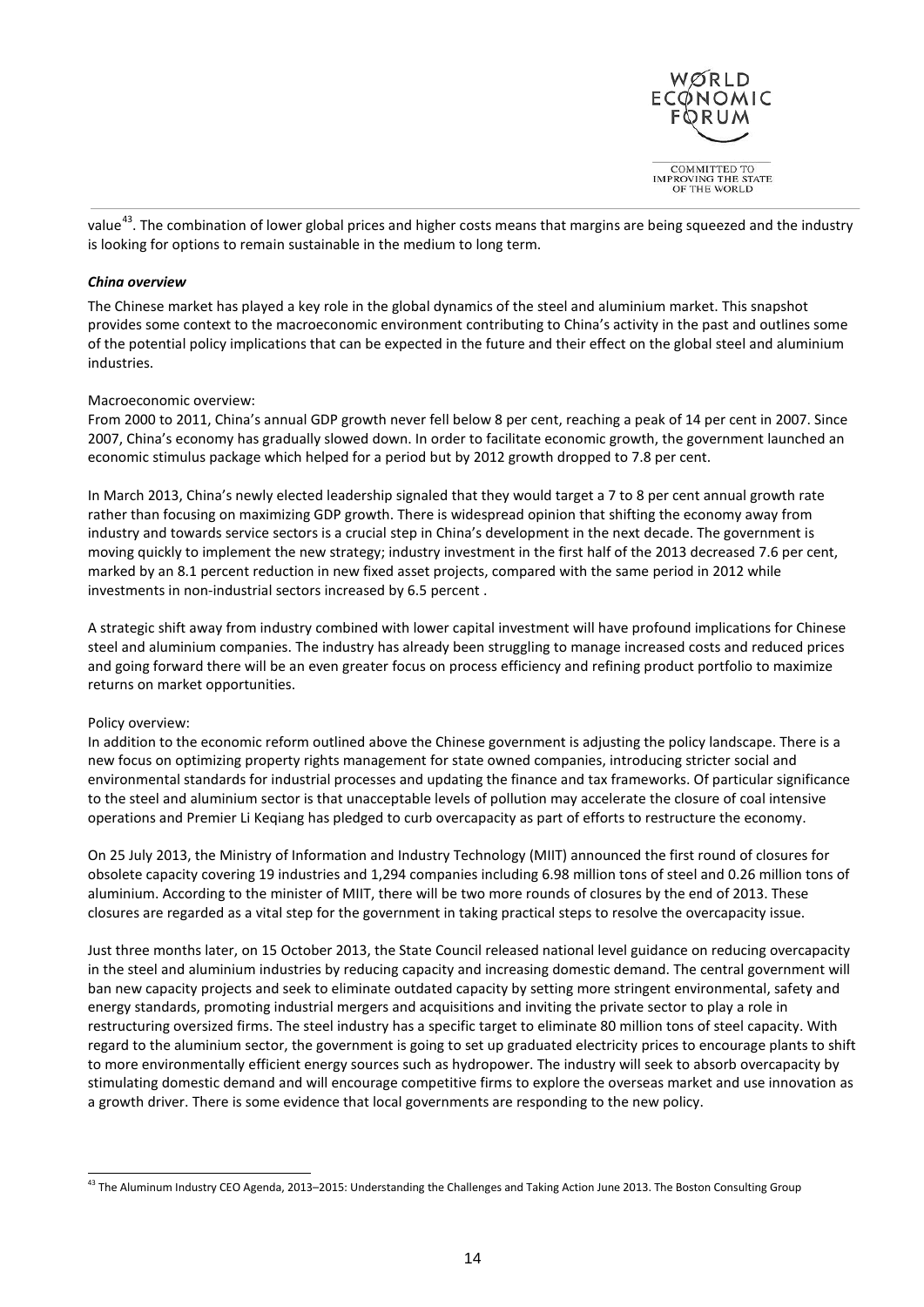

On 8 November 2013, the Hebei local government closed eight blast furnaces and 15 converters across five different steel plants reducing steel capacity by 6.2 million tons. If local governments continue to enforce capacity reductions and no additional capacity is brought online, it will begin to have an impact on the global market.

## <span id="page-14-0"></span>*Energy and carbon*

In 2012, the steel sector consumed five per cent of all primary energy produced worldwide and, as a high portion of the energy mix in the steel industry comes from coal, seven per cent of global CO<sub>2</sub> emissions<sup>44</sup>. Energy costs in the steel industry can account for up to 40 per cent of the finished product<sup>45</sup>. Technology advances are, however, enabling the steel industry to reduce the energy and carbon intensity of steel production. Some studies suggest that the most efficient method for improving carbon intensity is to replace basic oxygen furnaces (BOFs) with electric arc furnaces (EAFs) that are between 21 and 36 per cent less carbon intensive than BOFs<sup>46</sup>. At a high level, BOFs offer companies greater product flexibility, typically use 10 to 25 per cent scrap and the process is more carbon intensive. EAFs are more dependent on scrap availability and secure electricity supplies. However the environmental benefits of EAFs are not guaranteed. The embedded carbon in the EAF processes, when considering the electricity supply and scrap re-use, may nullify the perceived benefits of EAF depending on the source of electricity.

In 2012, the primary aluminium sector consumed three per cent of the electricity produced worldwide and two per cent of global emissions<sup>47</sup>. Energy in the aluminium industry accounts for around one-third of the total production cost of primary aluminium<sup>[48](#page-14-5)</sup>. The exact portion of operational spend on energy will of course vary based on the sites' energy contracts and efficiency. Currently there are no viable alternatives to the highly energy intensive electrometallurgical process used in aluminium production; however, it is conceivable that with the continued rise of energy costs and sustained investment in this area that new technology breakthroughs will be made in the longer-term. In the interim there has been a visible shift in production centers in the last ten to fifteen years to countries and regions with lower energy costs and more favorable energy policies (e.g. the Middle East, west and north-west China, Russia). For example in 2000, Japan, Western Europe and North America produced 40 per cent of aluminium but this dropped to 20 per cent in 2012, in the same period production in Brazil, Russia, India and China increased from 35 to 60 per cent and Gulf Cooperation Council production increased from four to eight per cent.<sup>[49](#page-14-6)</sup>

Both the steel and aluminium sectors are considering their role in reducing product life cycle emissions and governments are considering implementing policies that will regulate energy use and carbon emissions. Life cycle assessment methodologies can be used by companies and governments to understand the real impact of process and products. Steel companies, for example can use them to understand whether to switch from BOF to EAF furnaces, customers can use it as a means for determining the optimum materials for products and governments can better anticipate the impact of policy designed to drive green growth.

However there are still challenges in how life cycle approaches can be appropriately applied to ensure interventions are targeted in the areas of greatest emissions or environmental impact. For example, both the United States and EU governments have imposed stricter fuel efficiency requirements which have intensified competition for steel and aluminium companies in the automotive sector. Average car weights have increased by about a quarter in the last 30 years to 2006 in response to consumer demand for more space, conveniences such as electric windows and GPS systems and improved safety<sup>[50](#page-14-7)</sup>. Now, in order to meet the fuel efficiency standards, companies are increasingly looking to decrease the weight of vehicles and finding ways to reduce the weight of car frames may be received better by consumers than cutting back on vehicle accessories. Focusing solely on fuel efficiency requirements may not, however,

<span id="page-14-1"></span><sup>&</sup>lt;sup>44</sup> Impacts of energy market developments on the steel industry July 2013. La Place Conseil<br><sup>45</sup> Remaking the global steel industry. Lower-cost natural gas and its impacts June 2013. Deloitte

<span id="page-14-4"></span><span id="page-14-3"></span><span id="page-14-2"></span><sup>&</sup>lt;sup>46</sup> Steel's Contribution to a Low-Carbon Europe 2050. June 2013. The Boston Consulting Note: assumes 80% DRI and 20% Scrap EAF production<br><sup>47</sup> International Aluminium Institute and IndexMundi<br><sup>48</sup> The Aluminum Association

<span id="page-14-5"></span>

<span id="page-14-6"></span><sup>49</sup> *The Global Aluminium Industry 40 years from 1972* February 2013 International Aluminium Institute

<span id="page-14-7"></span><sup>50</sup> Foy. Henry. 'Bodywork: Aluminium leads the greater race for efficiency' Financial Times. 2013